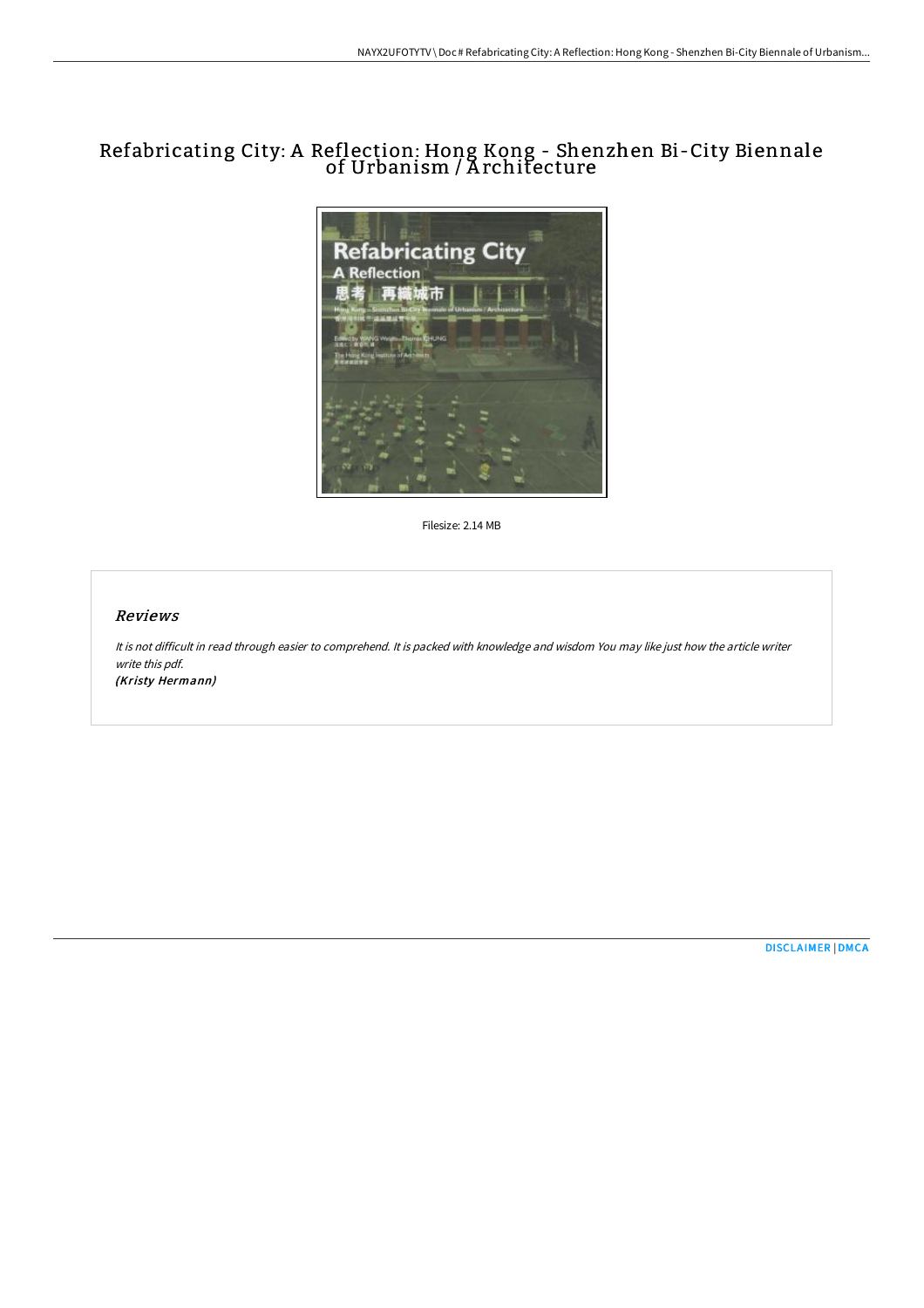# REFABRICATING CITY: A REFLECTION: HONG KONG - SHENZHEN BI-CITY BIENNALE OF URBANISM / ARCHITECTURE

## ⊕ **DOWNLOAD PDF**

Oxford University Press (China) Ltd. Hardback. Book Condition: new. BRAND NEW, Refabricating City: A Reflection: Hong Kong - Shenzhen Bi-City Biennale of Urbanism / Architecture, Weijen Wang, Thomas Chung, This publication is at once a record of and a reflection on the Biennale. The book consists of four main parts. The first part Forum features interviews with Ralph Lerner, Chang Yung-ho, Rocco Yim and Wang Weijen, as well as Leo Lee's interpretation, Zhu Tao's and Ruan Ching-Yue's critiques, Liu Jiakun's and Huang Sheng Yuan's reflections on the Biennale. We also invited twenty participants of the Biennale for their feedbacks, and the first members of the Steering Committee to share with us the origins of the Biennale. These various texts, by commenting on common issues such as the uniqueness of Hong Kong's urban spaces vs. the ordinariness of her architecture, the role and future of the Hong Kong-Shenzhen Biennale, historical buildings and the meaning of public space, provide us valuable references for strategizing on the future of our architecture and city. The second part Exhibition, which makes up the main content of this book, presents our visual record of all exhibits. The third part Venue and Event documents our understanding of the Central Police Station, the design and implementation, as well as the curatorial planning and program. The fourth part is Lecture and Dialogue, which includes five main lectures and six dialogue events covering important topics related to the Biennale theme: refabrication and regeneration, memory and future, the global and the local, Hong Kong and Shenzhen, urbanism and landscape. In the course of editing this book, the 2009 Biennale has already launched in West Kowloon, and the direction of Central Police Station Compound and West Kowloon Planning has also became clearer. At the same time, citizen protests on the development of...

E Read [Refabricating](http://albedo.media/refabricating-city-a-reflection-hong-kong-shenzh.html) City: A Reflection: Hong Kong - Shenzhen Bi-City Biennale of Urbanism / Architecture Online  $\overline{\rm \bf PDF}$ Download PDF [Refabricating](http://albedo.media/refabricating-city-a-reflection-hong-kong-shenzh.html) City: A Reflection: Hong Kong - Shenzhen Bi-City Biennale of Urbanism / Architecture